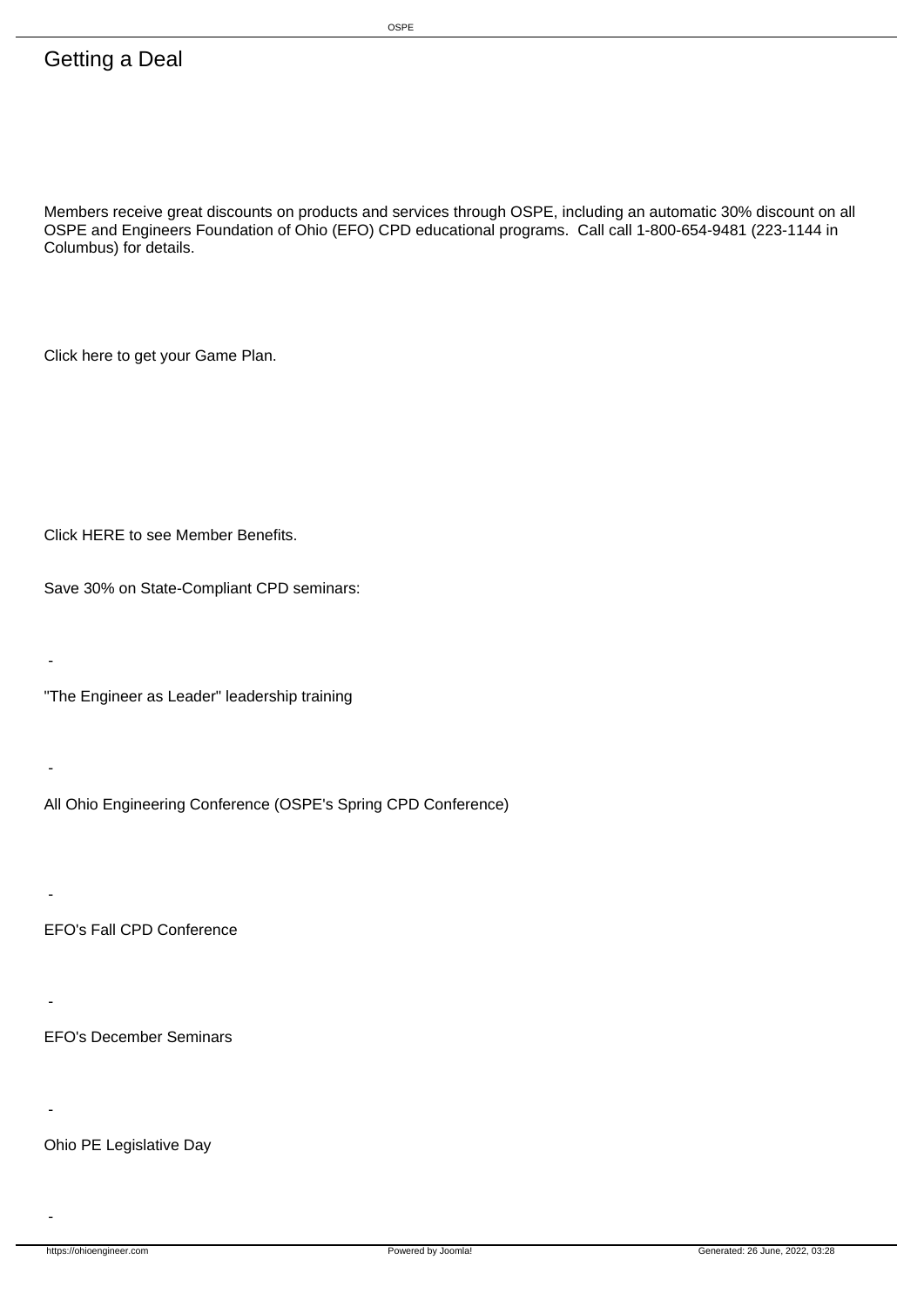## Refresher Courses

-

-

-

-

-

-

-

Find a job with OSPE's Career Transition Package:

 - CareerBoard & Member Placement Service

 Engineering firm & industry databases

 Membership dues waiver if you are unemployed

 Resume referrals at nspe.org/employment

 Fully-paid fellowship to "The Engineer As Leader"

Publications keep you up-to-date on news:

 "Ohio Engineer" magazine -- Important Ohio news and licensure updates for the professional engineer.

 "Ohio Legislative Update" -- Hear from our lobbyist on legislative proposals affecting your PE license.

 "State Board of Registration Update" -- News of decisions from every State Board of Registration meeting.